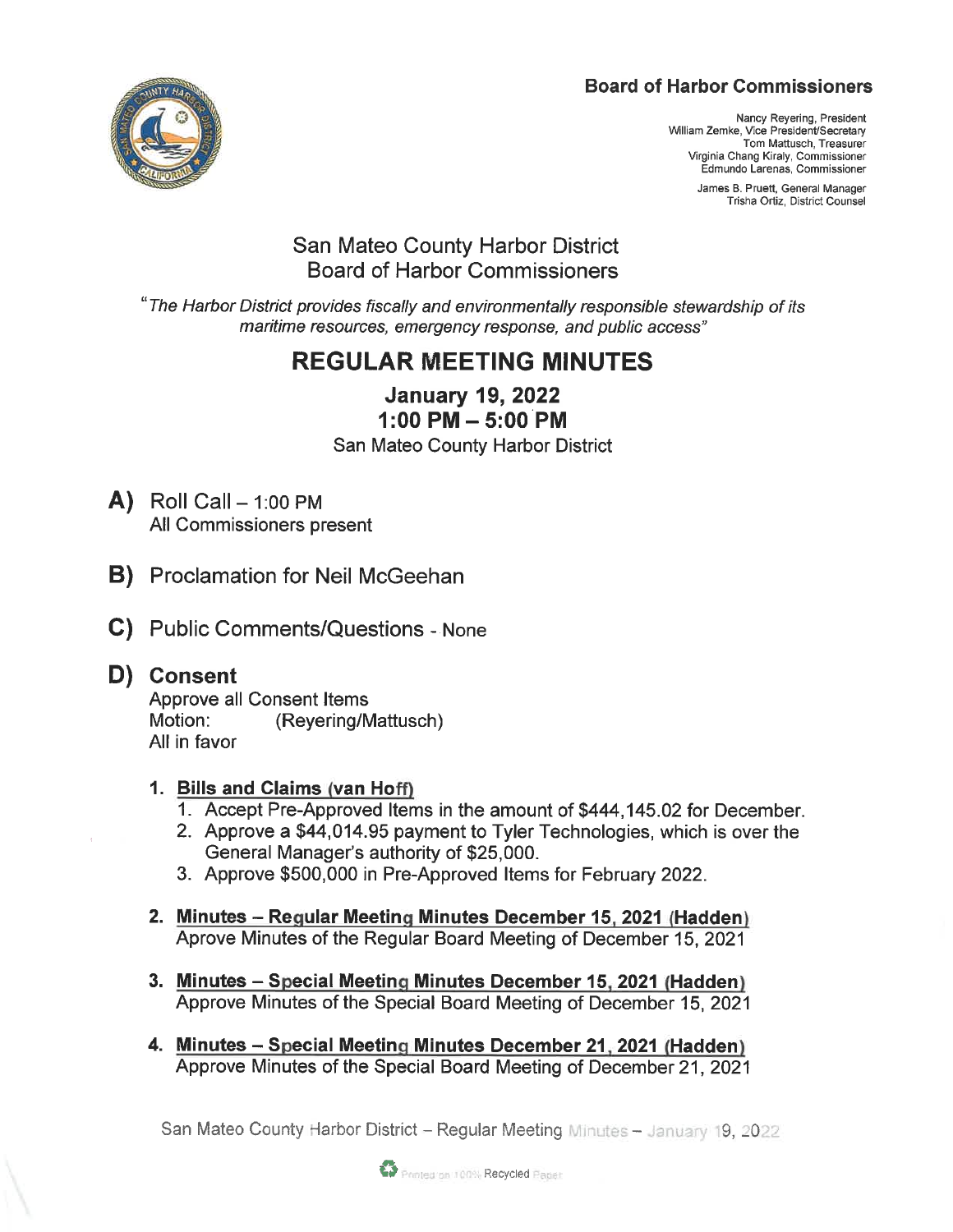5. Authorize Public Meetings to be Held via Teleconferencing Pursuant to Government Code Section 54953(e). Adopt Resolution No. 22-01 reconsidering the circumstances of the COVID-19 State of Emergency and making findings to authorize meetings to be held via

teleconferencing pursuant to Government Code Section 54953(e)

- 6. Monthly Capital Project Update (Moren) Information only
- 7. Budget Calendar (van Hoff) Approve staff recommendation to set the 2022/2023 Budget Review and Development Cycle as detailed in the Staff Report.
- 8. Second Quarter Fiscal Year 2022 (Q2-22) Investment Report (van Hoff) Information only
- 9. Employee Leave Considerations Due to COVID-19 Pandemic: Approve Revision to Policy 6.5.11 (van Hoff) Review and approve 6. 5. 11 "Leave Policy During Pandemic" which extends benefits to June 30, 2022.
- 10. Pillar Point Harbor Johnson Pier Expansion and Dock Replacement **Project Moffatt & Nichol Professional Services Agreement Amendment** Moren

Approve a Change Order to amend the ongoing Pillar Point Harbor Johnson Pier Expansion and Dock Replacement Project Design/Engineering Professional Services Agreement with Moffatt & Nichol for an additional amount of \$312, 000 to include additional design, engineering and permitting for replacement of docks, D, E, F and G.

11. Oyster Point Marina East Dock Replacement Design/Engineering Professional **Services Agreement Amendment (Moren)** 

Approve Change Order to amend the ongoing Oyster Point Marina East Dock Replacement Project Design/Engineering Professional Services Agreement with Moffatt & Nichol for an additional amount of \$191 ,800 to include additional design, engineering and permitting for the replacement of four dock access gangways servicing docks 1-6 and 11

# E) Discussion

12. Public Hearing on Draft Maps of Voting District Boundaries following the 2020 Census (Pruett)

Approve Draft Map A and the map of existing District Voting Districts for further consideration and possible adoption at the February 16, 2022 Board Meeting. Motion: (Mattusch/Zemke) All in favor

San Mateo County Harbor District - Regular Meeting Minutes - January 19, 2022

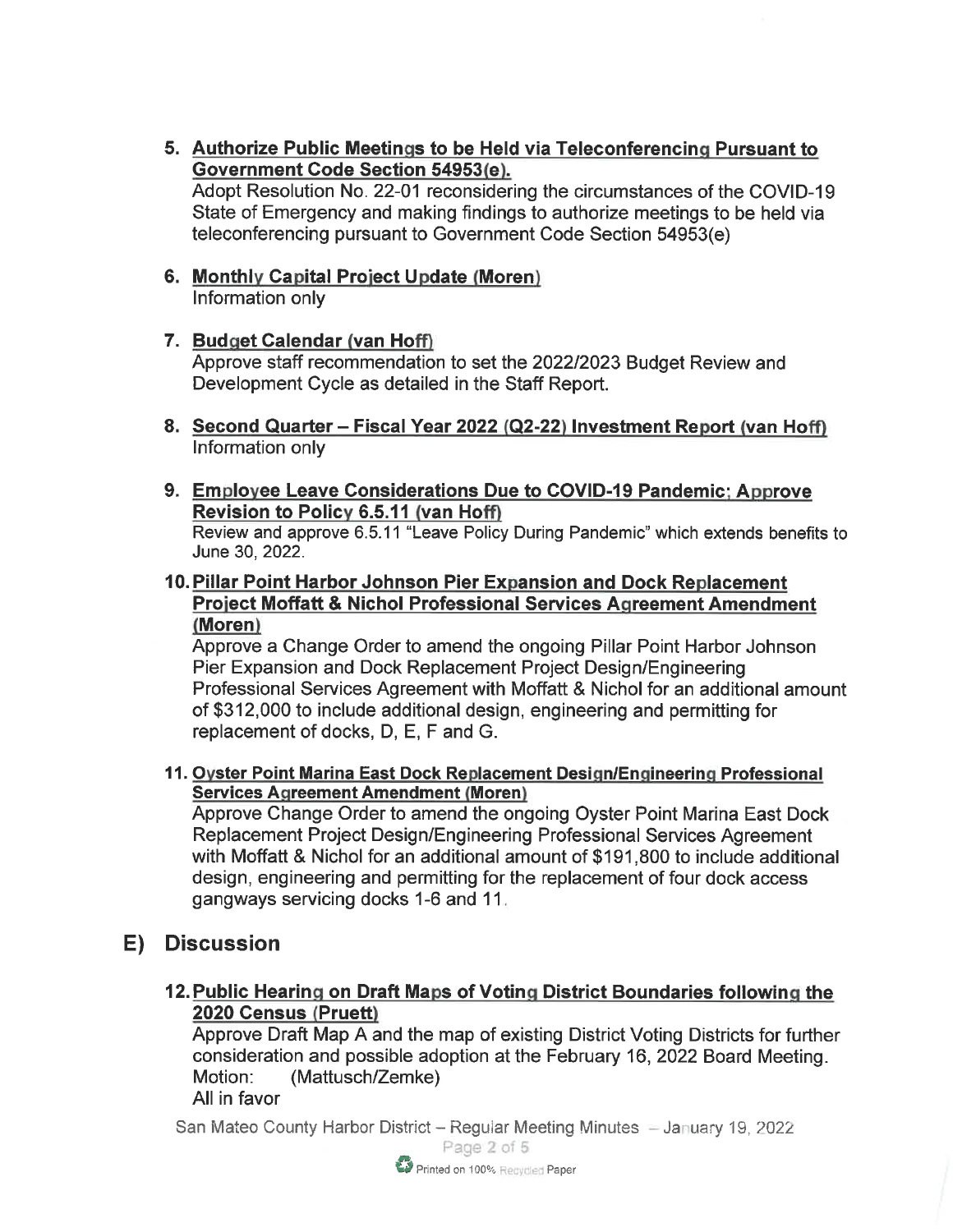# 13. Regulating use of District facilities for the Offload of Fish and Adopting **Fees in Connection with Such Activities (Pruett)**

#### Motion 1:

### Visiting Fishing Vessels- Removing requirement for Commercial Activity Permit:

Amend Section 5. 10. 010 of the Ordinance Code to allow wholesale commercial offloads without a commercial activity permit. Direct staff to publish notice in a newspaper of general circulation within the District, for not less than 20 days prior to Ordinance Code amendment adoption, and place the Resolution to amend Section 5. 10. 010 for consideration on the agenda for the February 16, 2022 District Board Meeting.

No Action Taken

#### Motion 2:

# **Prohibit Nonlessee Commercial Fish Buyers**

Amend Section 5. 10. 010 of the Ordinance Code to remove the authority to issue commercial activity permits to nonlessee fish buyers. Direct staff to publish notice in a newspaper of general circulation within the District, for not less than 20 days prior to Ordinance Code amendment adoption, and place the Resolution to amend Section 5. 10. 010 for consideration on the agenda for the February 16, 2022 District Board Meeting.

Motion: (Reyering/Zemke) Ayes: Chang Kiraly, Reyering, Zemke, Larenas Abstain: Mattusch

# Motion 3:

# Wholesale Offloads from Floating Docks

The Harbormaster shall prohibit the commercial offload of seafood from the floating docks to nonlessee commercial fish buyers and allow commercial fishers to self-offload to themselves for transport off Pillar Point Harbor or sales to current restaurant or fish market tenants of the Harbor District. Motion: (Zemke/Reyering) All in favor

# Motion 4:

#### Use of the Public Hoist:

Take no action on the December 15<sup>th</sup> decision to restrict the public hoist to equipment and supplies only.

- Motion: (Chang Kiraly/Larenas)
- Ayes: Chang Kiraly, Reyering, Larenas

Nays: Mattusch/Zemke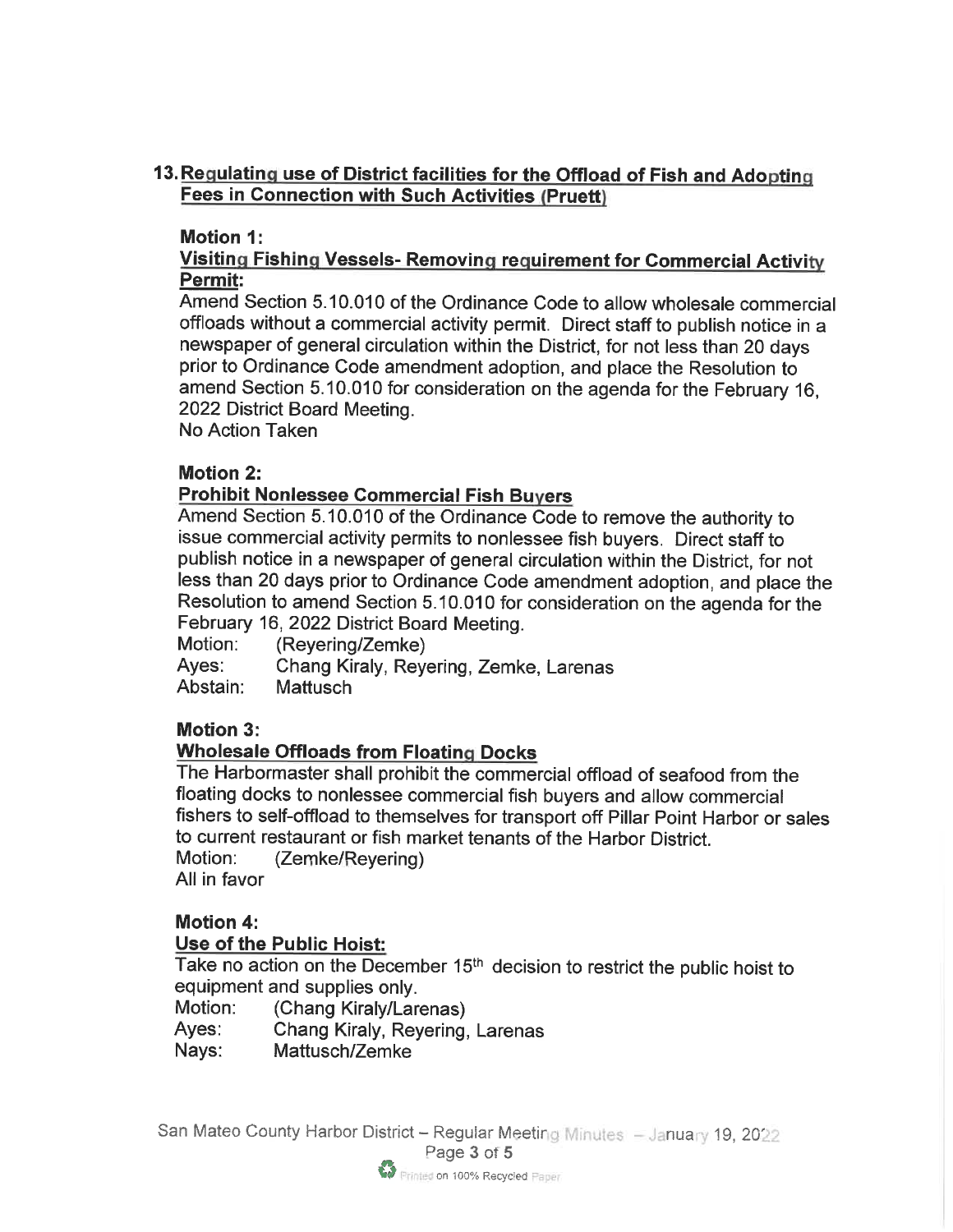4:47 PM Motion to extend meeting until 5:30 PM All in Favor

### Motion 5:

**Wharfage Fee** No Action Taken

#### Public Hoist Fee:

No Action Taken

#### 14. Keet Nerhan, DBA KN Properties: Approve Assignment of Lease to Pillar Point Harbor LLC, DBA Pillar Point RV Park (van Hoff/Pruett)

Approve request by Keet Nerhan, DBA KN Properties ("Lessee") to assign its lease with the District (the "Lease") to Pillar Point Harbor LLC, DBA Pillar Point RV Park and authorize the General Manager to execute the Consent to Assignment of Lease.

Motion: (Mattusch/Zemke) All in favor

### 15. Amendment to Employment Contract for General Manager (Chang-Kiraly)

Approve Amendment No. 1 to Employment Agreement with James B. Pruett as General Manager and authorize Board President to execute. Motion: (Zemke/Mattusch) All in favor

5:17 PM Motion to extend meeting until 5:45 PM All in Favor

#### 16. Salary Schedule and Special Compensation (van Hoff)

Approve amended salary schedule to include increase in General Manager's salary pursuant to employment contract considered for adoption by the Harbor Commission on January 19, 2022. Motion: (Reyering/Mattusch) All in favor

#### 17. CY2022 Board Organization: Election of Officers (Staff)

Commissioner to elect a President to serve for 2022, and that the newly elected President then call for nominations for, and the Board elect any remaining Officers of the Board.

Nominate Commissioner Nancy Reyering as President of the Board. Motion: (Chang Kiraly/Zemke)

Ayes: Chang Kiraly, Reyering, Mattusch, Zemke

Nays: Larenas

San Mateo County Harbor District - Regular Meeting Minutes - January 19, 2022 Page 4 of 5